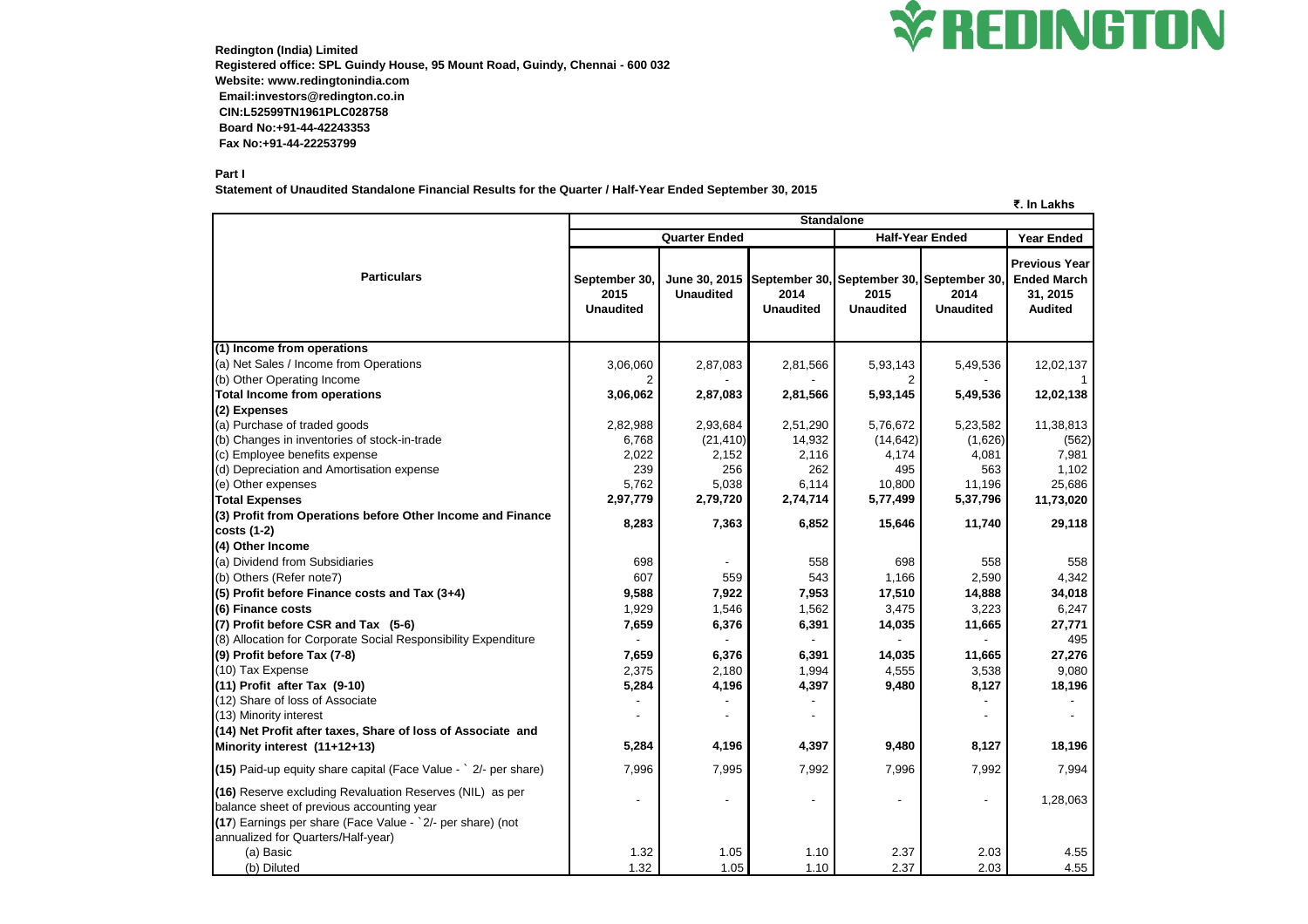

**Redington (India) Limited** Registered office: SPL Guindy House, 95 Mount Road, Guindy, Chennai - 600 ( **Website: www.redingtonindia.com Email:investors@redington.co.in CIN:L52599TN1961PLC028758 Board No:+91-44-42243353 Fax No:+91-44-22253799**

**Part I**

**Statement of Unaudited Consolidated Financial Results for the Quarter / Half-Year Ended September 30, 2015**

**₹. In Lakhs Year Ended September 30, 2015 Unaudited June 30, 2015 Unaudited September 30, 2014 Unaudited September 30, 2015 Unaudited September 30, 2014 Unaudited Previous Year Ended March 31, 2015 Audited (1) Income from operations** (a) Net Sales / Income from Operations 8,38,026 | 7,56,959 | 7,75,879 | 15,94,985 | 14,91,605 | 31,55,473 (b) Other Operating Income 7 6 - 13 1 13 **Total Income from operations 8,38,033 7,56,965 7,75,879 15,94,998 14,91,606 31,55,486 (2) Expenses** (a) Purchase of traded goods 7,59,212 7,33,087 7,22,351 14,92,299 14,31,377 30,30,197 (b) Changes in inventories of stock-in-trade  $(20,840)$   $(20,840)$   $(20,840)$   $(9,898$   $(10,139)$   $(21,194)$   $(56,907)$ (c) Employee benefits expense 12,000 12,658 11,575 24,658 22,478 22,478 22,4772 (d) Depreciation and Amortisation expense 1,112 1,112 1,000 994 2,112 2,006 4,259 (e) Other expenses 17,563 | 16,501 | 15,956 | 34,064 | 29,892 | 66,016 **Total Expenses 8,20,866 7,42,406 7,60,774 15,63,272 14,64,559 30,90,337 (3) Profit from Operations before Other Income and Finance costs (1-2) 17,167 14,559 15,105 31,726 27,047 65,149 (4) Other Income** (a) Dividend from Subsidiaries - - - - - - (b) Others (Refer note7) 1,106 | 971 | 1,058 | 2,077 | 3,950 | 6,782 (5) Profit before Finance costs and Tax (3+4) 18,273 | 16,163 | 33,803 | 30,997 | 71,931 **(6) Finance costs 4,400 | 4,024 | 3,792 | 8,424 | 7,780 | 15,860 (7) Profit before CSR and Tax (5-6)** 13,873 **13,873** 11,506 12,371 11,506 25,379 23,217 23,217 23,217 12,371 25,071 (8) Allocation for Corporate Social Responsibility Expenditure (CSR) - - - - - 524 **(9) Profit before Tax (7-8) 13,873 11,506 12,371 25,379 23,217 55,547** (10) Tax Expense 4,104 | 3,211 | 3,352 | 7,315 | 5,663 | 14,505 **(11) Profit after Tax (9-10) 9,769 8,295 9,019 18,064 17,554 41,042** (12) Share of loss of Associate (5) (5) (5) (5) (5) (13) Minority interest (107) (180) (419) (287) (1,262) (2,384) **(14) Net Profit after taxes, Share of loss of Associate and Minority interest (11+12+13) 9,662 8,115 8,595 17,777 16,287 38,653 (15)** Paid-up equity share capital (Face Value - ` 2/- per share) 7,996 7,995 7,992 7,996 7,992 7,994 **(16)** Reserve excluding Revaluation Reserves (NIL) as per balance sheet of previous accounting year - - - - - 2,29,423 **(17**) Earnings per share (Face Value - `2/- per share) (not annualized for Quarters/Half-year) (a) Basic 2.42 2.03 2.15 4.45 4.08 9.67 (b) Diluted 2.42 2.03 2.15 4.44 4.07 9.67 **Particulars Consolidated Quarter Ended Half-Year Ended**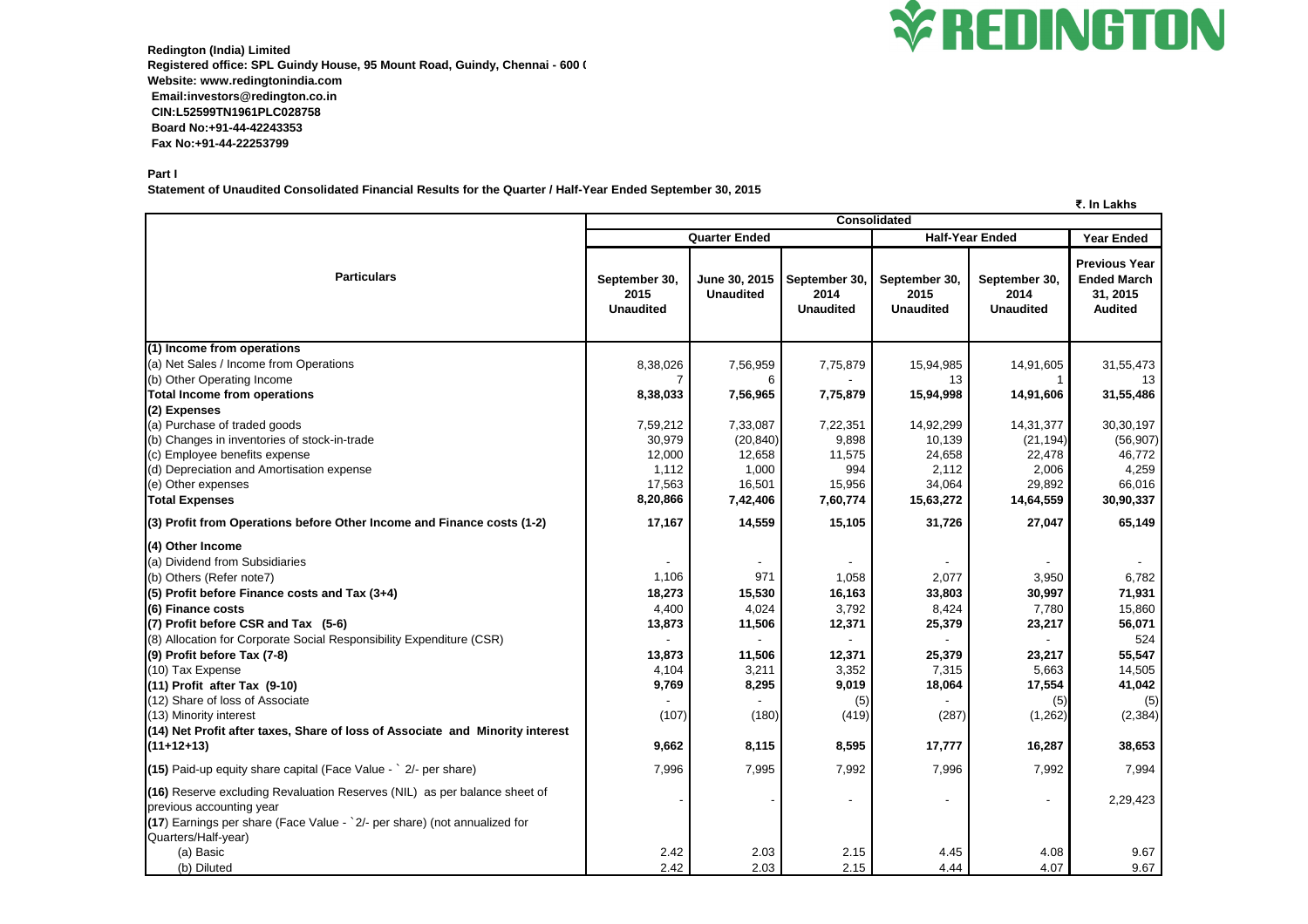# **V REDINGTON**

## **Part II**

**Select Information for the Quarter/Half-Year Ended September 30, 2015**

|                                                                                             |                       | <b>Quarter Ended</b> |             | <b>Half-Year Ended</b> | <b>Year Ended</b>                                               |                                |
|---------------------------------------------------------------------------------------------|-----------------------|----------------------|-------------|------------------------|-----------------------------------------------------------------|--------------------------------|
| <b>Particulars</b>                                                                          | September 30,<br>2015 | June 30, 2015        | 2014        | 2015                   | September 30, September 30, September 30, Previous Year<br>2014 | <b>Ended March</b><br>31, 2015 |
| A Particulars of Shareholding<br>(1) Public Shareholding                                    |                       |                      |             |                        |                                                                 |                                |
| - Number of shares                                                                          | 3465,14,798           | 3464,70,548          | 3263,13,088 | 3465,14,798            | 3263,13,088                                                     | 3464,19,858                    |
| - Percentage of shareholding<br>(2) Promoters and Promoter Group Shareholding               | 87                    | 87                   | 82          | 87                     | 82                                                              | 87                             |
| a) Pledged / Encumbered<br>b) Non Encumbered                                                | <b>NIL</b>            | <b>NIL</b>           | <b>NIL</b>  | <b>NIL</b>             | <b>NIL</b>                                                      | <b>NIL</b>                     |
| - Number of shares                                                                          | 532,82,932            | 532,82,932           | 732,82,932  | 532,82,932             | 732,82,932                                                      | 532,82,932                     |
| - Percentage of shares (as a % of the total shareholding of promoter and<br>promoter group) | 100                   | 100                  | 100         | 100                    | 100                                                             | 100                            |
| - Percentage of shares (as a % of the total share capital of the company)                   | 13                    | 13                   | 18          | 13                     | 18                                                              | 13                             |

| <b>Particulars</b>                             | Quarter Ended September 30, 2015 |  |  |  |  |
|------------------------------------------------|----------------------------------|--|--|--|--|
| <b>B INVESTOR COMPLAINTS</b>                   |                                  |  |  |  |  |
| Pending at the beginning of the Quarter        | <b>NIL</b>                       |  |  |  |  |
| Received during the Quarter                    | <b>NIL</b>                       |  |  |  |  |
| Disposed of during the Quarter                 | <b>NIL</b>                       |  |  |  |  |
| Remaining unresolved at the end of the Quarter | <b>NIL</b>                       |  |  |  |  |
|                                                |                                  |  |  |  |  |